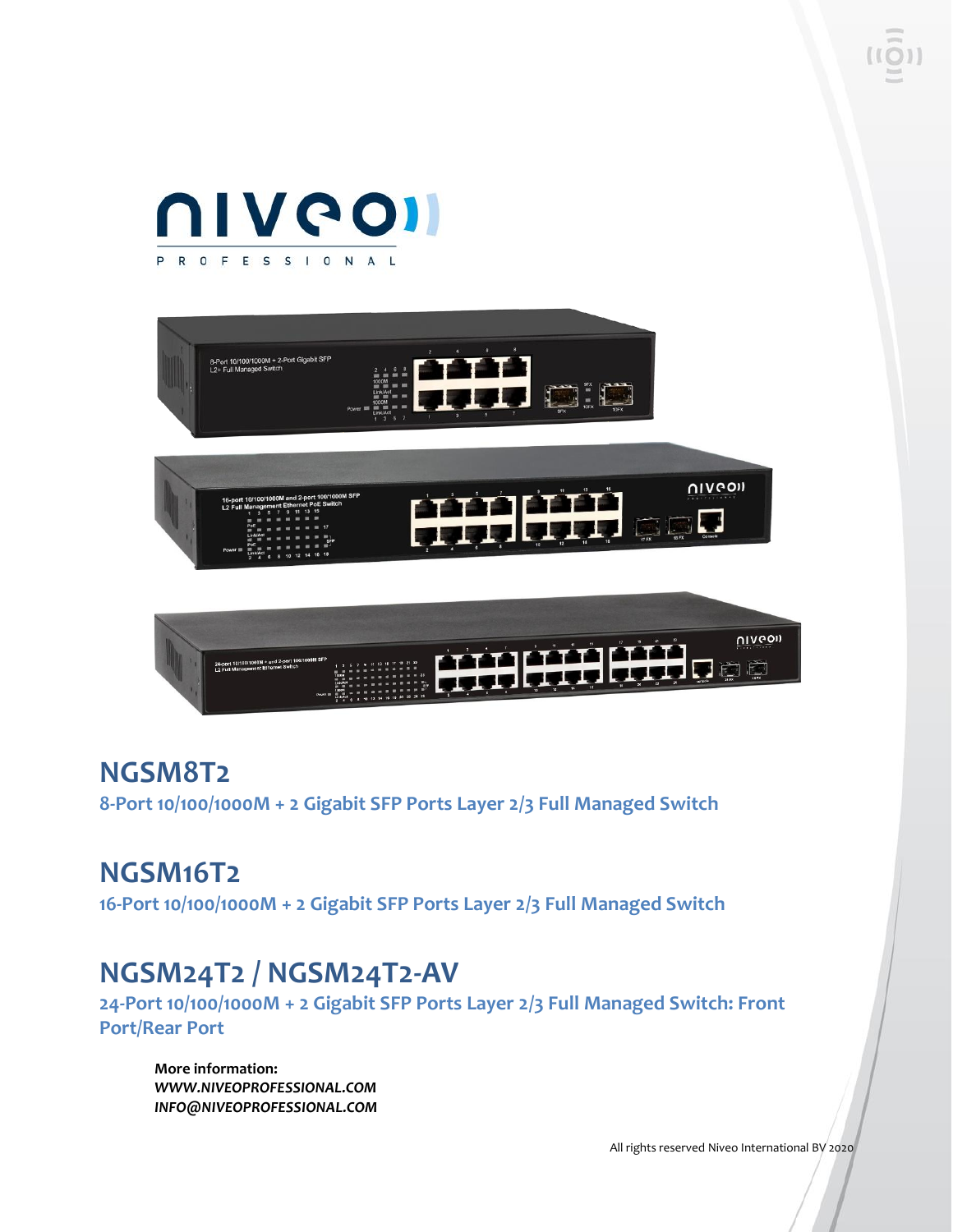## **Product Specification**

#### **Introduction**

NGSM8T2/NGSM16T2/NGSM24T2 is 8/16/24-port 10/100/1000Base-T + 2 Gigabit SFP L2 Full Managed Switch that is designed for small or medium network environment to strengthen its network connection. The switch equipped with internal AC to DC power module as system power. The added 2 SFP slots support 100M and Gigabit Fiber transceiver for long distance transmission. The Switch embedded L2 Full Managed software engine to support SNMP, 802.1Q VLAN, QoS, RSTP, LACP, LLDP, 802.1X and Access Management…etc. The 4K VLAN, 8 physical queues, 5 groups link aggregation groups are superb functionality for all applications. With these features, the switch is ideal for the SMB network environment to strengthen its network connection.

#### **2 Gigabit SFP Open Slots**

The switch supports 2 additional SFP open slots to uplink to servers, storage, or other switching devices for long reach applications. The 2 SFP slots support legacy 100M SFP transceiver. If the 100M fiber infrastructure is constructed and 100M bandwidth is enough, the 100M SFP transceiver can be an optional choice for the legacy 100M network environment.

#### **Full Layer 2/3 Management Features**

The switch includes full Layer 2/3 Management features. The software set includes up to 4K 802.1Q VLAN and advanced Protocol VLAN, Private VLAN, MVR…advanced VLAN features. There are 8 physical queues Quality of Service, IPv4/v6 Multicast filtering, Rapid Spanning Tree protocol to avoid network loop, Multiple Spanning Tree Protocol to integrate VLAN and Spanning Tree, LACP, LLDP; sFlow, port mirroring, cable diagnostic and advanced Network Security features. It also provides telnet CLI for management and SNMP, Web GUI for in band Management.

#### **Advanced Security**

The switch supports advanced security features. For switch management, there are secured HTTPS and SSH, the login password, configuration packets are secured. The port binding allows to bind specific MAC address to the port, only the MAC has the privilege to access the network. The 802.1X port based Access Control, every user should be authorized first when they want to access the network. AAA is the short of the Authentication, Authorization and Accounting with RADIUS, TACAS+ server. Layer 2/3 Access Control List allows user to define the access privilege based on IP, MAC, Port number…etc.

#### **Optical DDM**

DDM is Digital-Diagnostic-Monitoring which provides a user with critical information concerning the status of the transmitted and received signals. This approach allows for better fault isolation and error detection. Digital diagnostic monitor the SFP module's temperature, Supply Voltage, and TX, RX, Sensitivity, etc. With these collected digitized values, the system administrator can trigger an alarm and simply record the data into a register.

#### **Virtual Stacking**

NGSM8T2/NGSM16T2/NGSM24T2 supports Virtual Stacking function, which allows multiple eten switches of different models to stack virtually and managed as a single one switch.

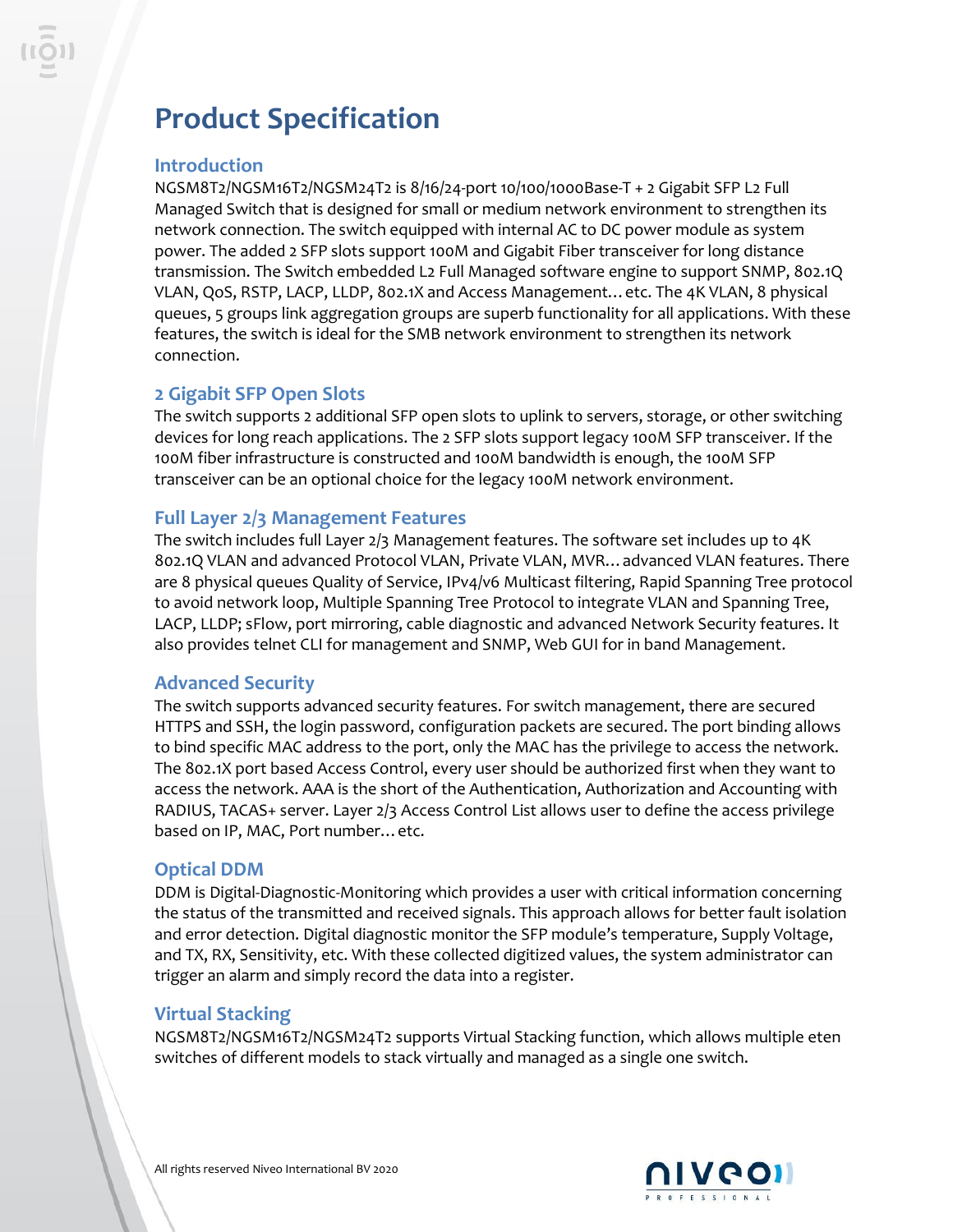# **Specifications**

| Interface                                             |                                        | NGSM8T2                                  | NGSM16T2 | <b>NGSM24T2</b> |
|-------------------------------------------------------|----------------------------------------|------------------------------------------|----------|-----------------|
| 10 Base-T/100 Base-TX/1000 Base-T RJ45 Ports          |                                        | 8                                        | 16       | 24              |
| 100/1000Base-SX/LX SFP Port                           |                                        | $\overline{2}$                           |          |                 |
| <b>System Performance</b>                             |                                        |                                          |          |                 |
| Packet Buffer                                         |                                        | 4Mbits                                   |          |                 |
| <b>MAC Address Table Size</b>                         |                                        | 8K                                       |          |                 |
| <b>Switching Capacity</b>                             |                                        | 20Gbps                                   | 32Gbps   | 52Gbps          |
| <b>Forwarding Rate</b>                                |                                        | 14.88Mpps                                | 26.8Mpps | 38.7Mpps        |
| L <sub>2</sub> Features                               |                                        |                                          |          |                 |
| Auto-negotiation, Auto MDI/MDIX                       |                                        | ٠                                        |          |                 |
|                                                       | 802.3x (Full)                          | ٠                                        |          |                 |
| Flow Control (duplex)                                 | Back-Pressure (Half)                   |                                          |          |                 |
| <b>Spanning Tree</b>                                  | <b>IEEE 802.1D (STP)</b>               | $\bullet$                                |          |                 |
|                                                       | IEEE 802.1w (RSTP)                     | ٠                                        |          |                 |
|                                                       | <b>IEEE 802.1s (MSTP)</b>              | $\bullet$                                |          |                 |
| <b>VLAN</b>                                           | <b>VLAN Group</b>                      | 4K                                       |          |                 |
|                                                       | <b>Tagged Based</b>                    |                                          |          |                 |
|                                                       | Port-based                             | $\bullet$                                |          |                 |
|                                                       | Voice VLAN                             | Voice VLAN with OUI                      |          |                 |
|                                                       | IEEE 802.3ad with LACP                 |                                          |          |                 |
|                                                       | <b>Static Trunk</b>                    | $\bullet$                                |          |                 |
| Link Aggregation                                      | Max. LACP Link Aggregation Group       | 5                                        |          |                 |
|                                                       | Max. Port per Link Aggregation Group   | 8                                        |          |                 |
|                                                       | IGMP Snooping v1/v2/v3                 | Supports 1024 IGMP groups                |          |                 |
|                                                       | <b>IGMP Static Multicast Addresses</b> | Supports 1024 static multicast addresses |          |                 |
| <b>IGMP Snooping</b>                                  | IPv6 MLD Snooping                      | Supports 1024 MLD groups                 |          |                 |
|                                                       | <b>MLD Static Multicast Addresses</b>  | Supports 1024 static multicast addresses |          |                 |
|                                                       | Querier, Immediate Leave               |                                          |          |                 |
| Storm Control (Broadcast/Multi-cast/Un-known Unicast) |                                        |                                          |          |                 |
| Jumbo Frame Support                                   |                                        | 9.6KB                                    |          |                 |
| <b>Static Routing</b>                                 |                                        | Up to 32 Static Routes                   |          |                 |
| <b>QoS Features</b>                                   |                                        |                                          |          |                 |
| Number of priority queue                              |                                        | 8 queues/port                            |          |                 |
|                                                       | Ingress                                | Yes, 1KBps/1pps                          |          |                 |
| Rate Limiting                                         | Egress                                 | Yes, 1KBps/1pps                          |          |                 |
| DiffServ (RFC2474 Remarking)                          |                                        |                                          |          |                 |
| Scheduling (WRR, Strict, Hybrid)                      |                                        | $\bullet$                                |          |                 |
|                                                       | IEEE 802.1p                            |                                          | ٠        |                 |
| CoS                                                   | IP ToS precedence, IP DSCP             |                                          |          |                 |
| <b>Security</b>                                       |                                        |                                          |          |                 |
| Management System User Name/Password Protection       |                                        |                                          |          |                 |
| <b>User Privilege</b>                                 |                                        | Set user privilege up to 15 Level        |          |                 |
| Port Security (MAC-based)                             |                                        |                                          |          |                 |
| IEEE 802.1x Port-based Access Control                 |                                        | ٠                                        |          |                 |
| <b>ACL (L2/L3/L4)</b>                                 |                                        | ٠                                        |          |                 |
| <b>IP Source Guard</b>                                |                                        | $\bullet$                                |          |                 |
| RADIUS (Authentication, Authorization, Accounting)    |                                        | ٠                                        |          |                 |
| TACACS+                                               |                                        |                                          |          |                 |
| HTTP & SSL (Secure Web)                               |                                        |                                          |          |                 |
| SSH v2.0 (Secured Telnet Session)                     |                                        | $\bullet$                                |          |                 |
| MAC/IP Filter                                         |                                        | ٠                                        |          |                 |
| <b>Management</b>                                     |                                        |                                          |          |                 |
| Command Line Interface (CLI)                          |                                        |                                          | ٠        |                 |
| Web Based Management                                  |                                        | $\bullet$                                |          |                 |
| Telnet                                                |                                        | $\bullet$                                |          |                 |
| <b>Access Management Filtering</b>                    |                                        | SNMP/WEB/SSH/TELNET                      |          |                 |
| Firmware Upgrade via HTTP                             |                                        |                                          |          |                 |
| Dual Firmware Images                                  |                                        | $\bullet$                                |          |                 |
| Configuration Download/Upload                         |                                        | ٠                                        |          |                 |
| SNMP (v1/v2c/v3)                                      |                                        | ٠                                        |          |                 |
| RMON (1,2,3,&9 groups)                                |                                        | ٠                                        |          |                 |
| DHCP (Client/Relay/Option82/Snooping/Server)          |                                        |                                          |          |                 |
| System Event/Error Log                                |                                        | $\bullet$                                |          |                 |
| NTP/LLDP                                              |                                        | ٠                                        |          |                 |